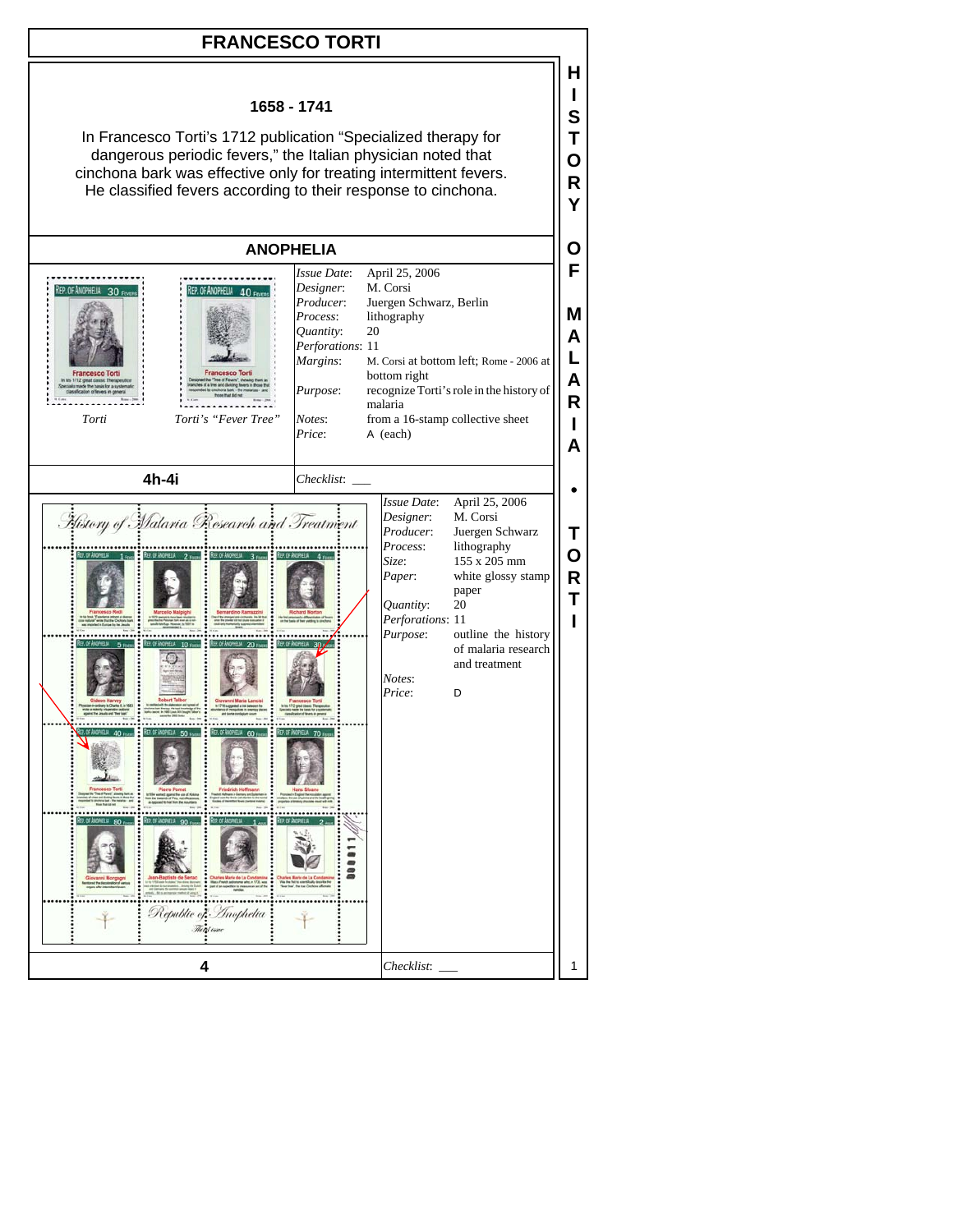| <b>FRANCESCO TORTI</b>                               |                                                                                                                                                                                                                                                                                                     |                                                                                                                                      |
|------------------------------------------------------|-----------------------------------------------------------------------------------------------------------------------------------------------------------------------------------------------------------------------------------------------------------------------------------------------------|--------------------------------------------------------------------------------------------------------------------------------------|
| Н<br>I<br>S<br>Τ<br>$\mathbf O$<br>${\sf R}$         | REP. OF ANOPHELIA 40 Fevers<br>REP. OF ANOPHELIA 30 FEVERS<br><b>Francesco Torti</b><br><b>Francesco Torti</b><br>d the "Tree of Fevers", sho<br>of a tree and dividing fever<br>In his 1712 great classic Therapeut<br>Specials made the basis for a system<br>classification of tevers in general | Description: as 4h-4i: imperforate<br>Quantity:<br>20<br>Notes:<br>Price:<br>A (each)                                                |
| Y                                                    | 4hi-4ii                                                                                                                                                                                                                                                                                             | Checklist:                                                                                                                           |
| O<br>F<br>M<br>A<br>L<br>A<br>$\mathsf{R}$<br>I<br>A | History of Malaria Research and Treatment<br>000000<br>Republic of Anophetia                                                                                                                                                                                                                        | Quantity: 5<br>Notes:<br>as #4: imperforate<br>Price:<br>D                                                                           |
| T<br>$\mathbf O$                                     | <b>Red iner</b>                                                                                                                                                                                                                                                                                     |                                                                                                                                      |
| $\mathsf{R}$                                         | 4q                                                                                                                                                                                                                                                                                                  | Checklist:                                                                                                                           |
| Τ<br>I                                               | Republic of Anophelia<br>HISTORY OF MALARIA RESEARCH<br><b>AND TREATMENT</b><br>History of Malaria Research and Treatment<br>Republic of Anopholia<br>Kerken                                                                                                                                        | Cancel: Post Office 01<br>Cachet: post office<br>228 x 331 mm<br>Size:<br>Notes:<br>Price:<br>C<br>OF<br>5 Apr 2006<br>$\frac{1}{2}$ |
| 2                                                    | 1                                                                                                                                                                                                                                                                                                   | Checklist:                                                                                                                           |
|                                                      |                                                                                                                                                                                                                                                                                                     |                                                                                                                                      |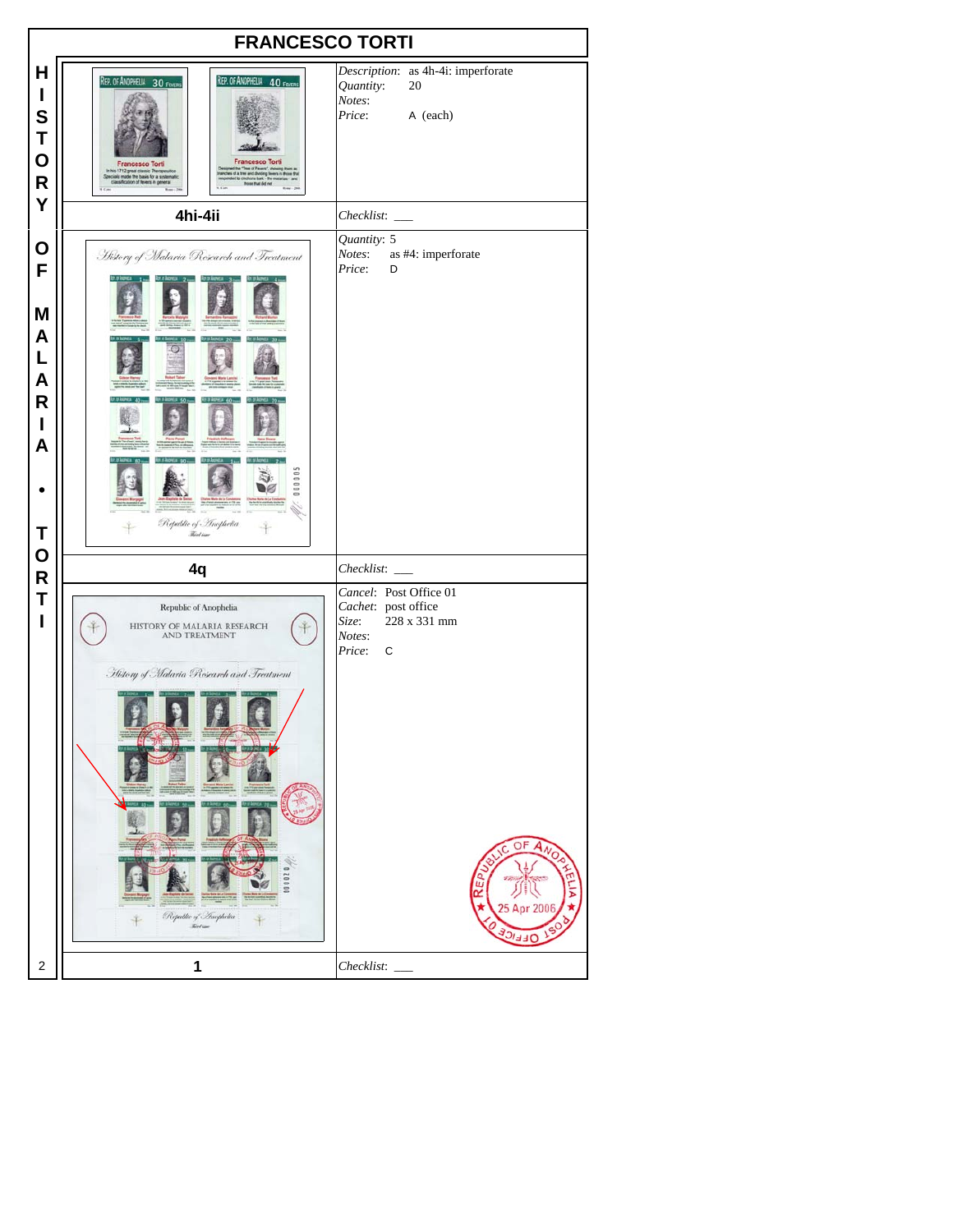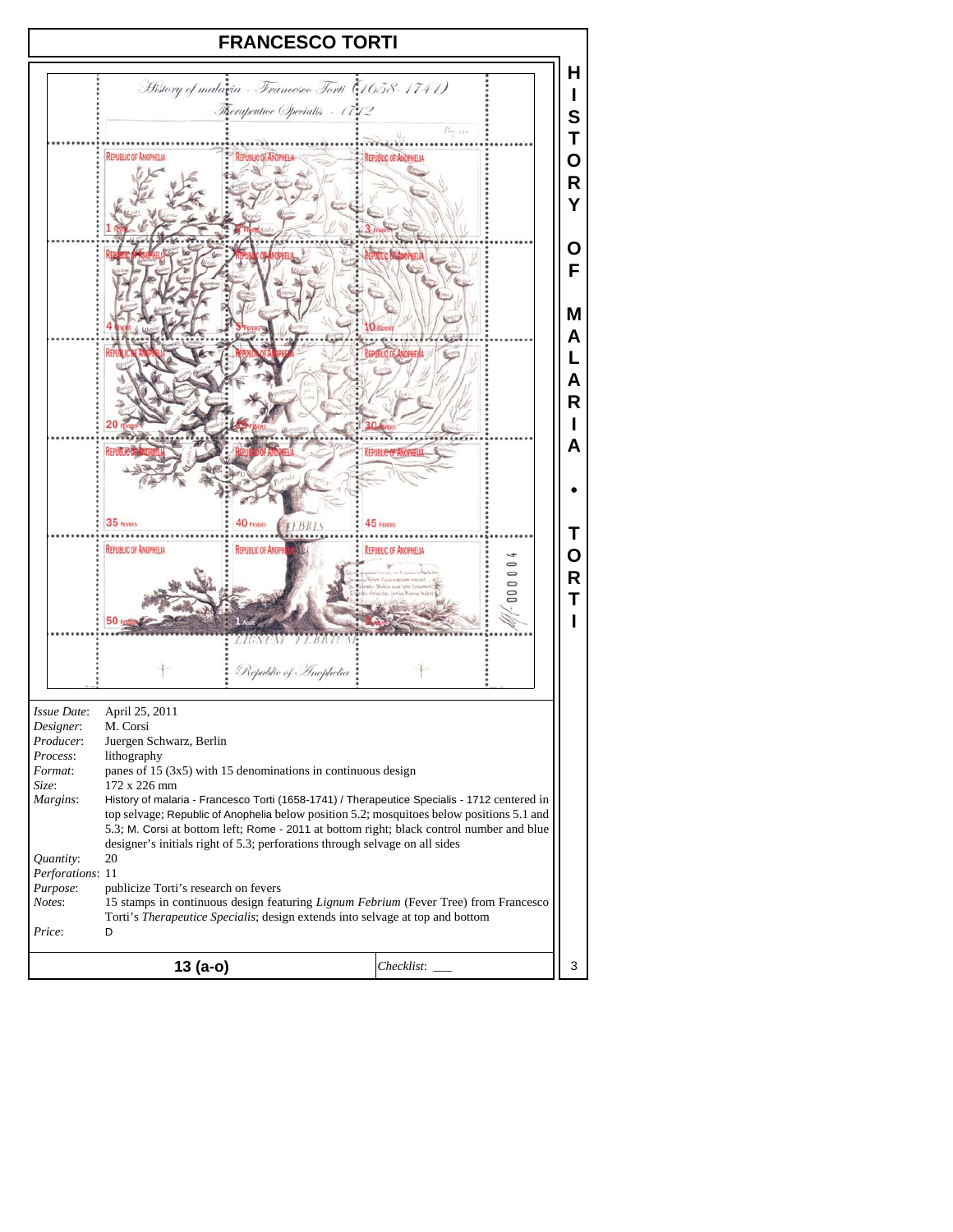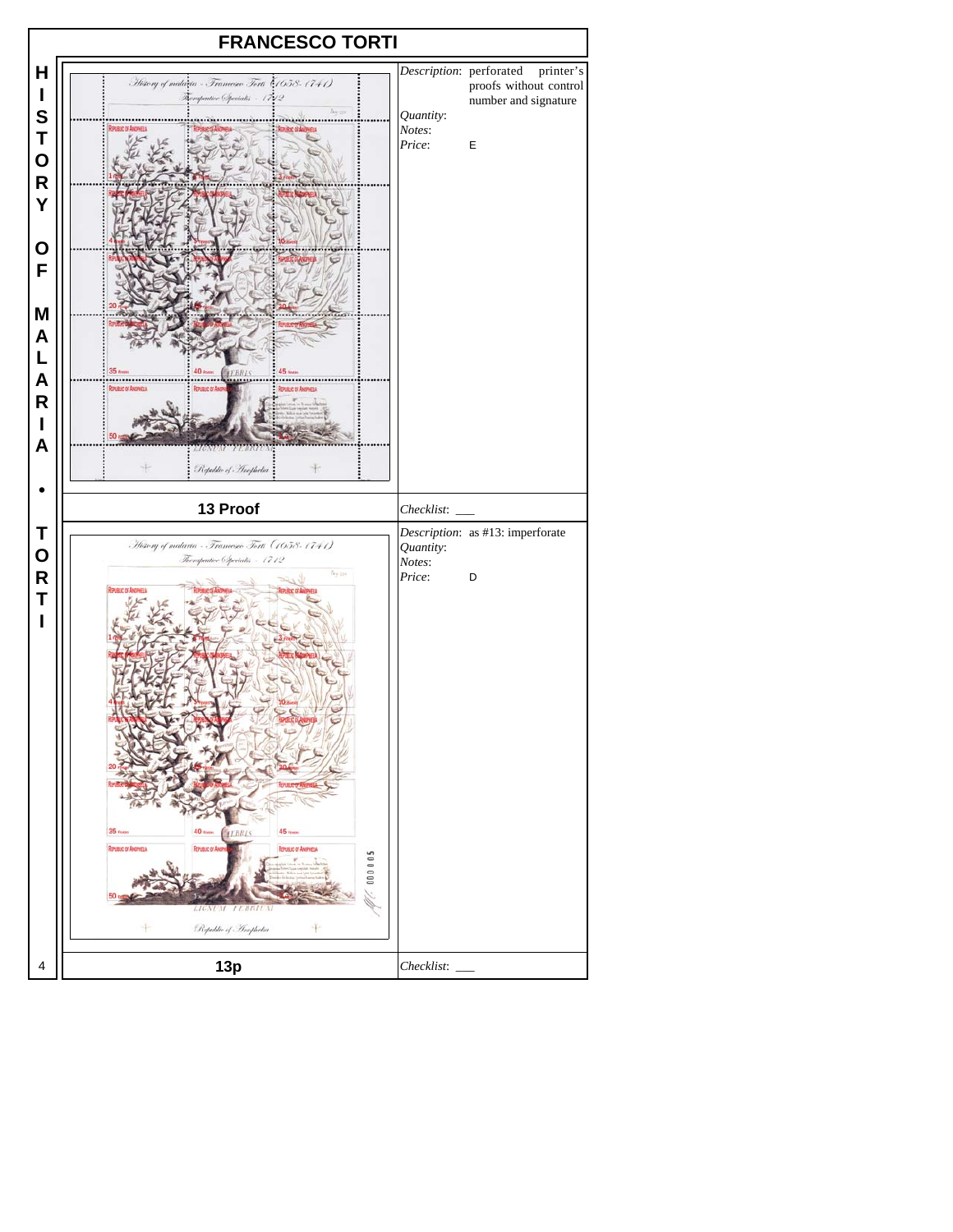